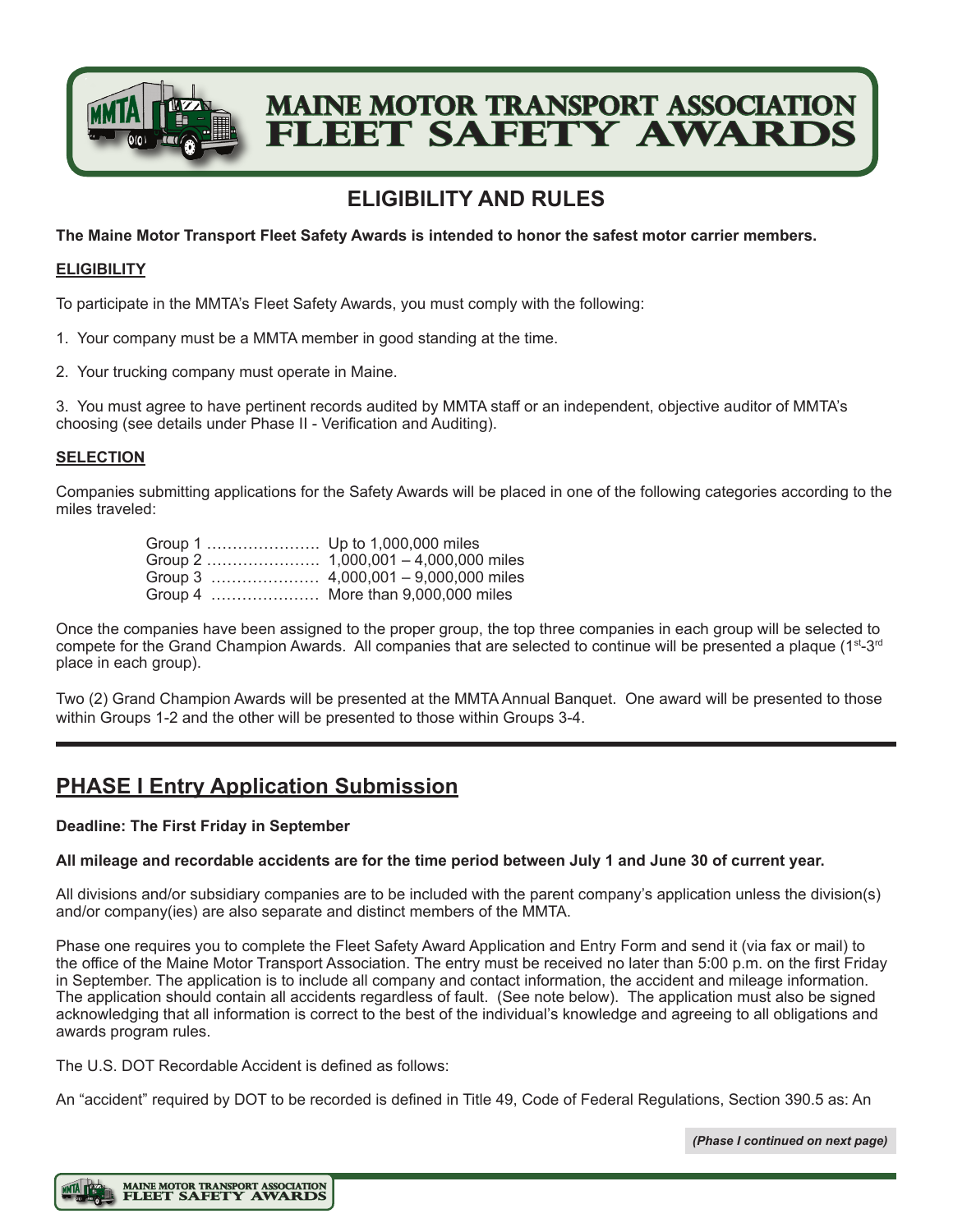#### *(Phase I continued)*

occurrence involving a commercial motor vehicle operating on a highway in interstate or intrastate commerce (as defined in 390.5) that results in:

(1) A fatality;

(2) Bodily injury to a person who, as a result of the injury, immediately receives medical treatment away from the scene of the accident; or

(3) One or more motor vehicles incurring disabling damage as a result of the accident, requiring the motor vehicle(s) to be transported away from the scene by a tow truck or other motor vehicle.

The term "accident", as defined in Title 49, Code of Federal Regulations, Section 390.5, does not include:

(1) An occurrence involving only boarding and alighting from a stationary motor vehicle; or

(2) An occurrence involving only the loading or unloading of cargo.

Based on each company's entry, MMTA will notify the top three companies of each of the four groups with the best Accident Frequency Ratio (number of accidents divided by the miles traveled) based on miles traveled during the reporting period (see application form for group sizes). Up to twelve companies will be invited to participate in Phase II ‑ Verification and Auditing.

*Note: If a company feels as though an accident or a number of accidents should not be considered in their Accident Frequency Ratio due to clear and convincing evidence that shows the absence of fault on the part of the company or their driver, they may provide the auditor with additional information. Such information shall include, but is not limited to, the police report of the accident in question, any report by the insurance company accepting liability for any portion of the*  accident, as well as any other evidence that may be pertinent. The auditor will only subtract an accident from the Accident *Frequency Ratio if there is no question as to the fault of the accident – any uncertainty at all in this regard will necessitate the accident's full consideration in the Ratio.*

## **PHASE II Verification and Auditing**

If you are selected to participate in Phase II, it is highly recommended that you begin Phase III – the Grand Champion Entry - right away to allow plenty of time. The deadline for the Grand Champion Entry is the **second Friday in November**.

The individual conducting the audit will contact the top three companies of each group to set up a date and time to meet at the company to verify and audit the following information:

1. The mileage that should be used is from July 1 through June 30 of the current year. Visiting auditors will simply review the total mileage and verify that mileage against the total mileage on your entry form.

2. The number of DOT recordable accidents will be verified by comparing the company's accident register as required by Section 390.15 (b) of the FMCSRs with a copy of a recent Motor Carrier Management Information System (MCMIS) report that has been run subsequent to June 30 covering accidents between July 1 and June 30 of the current year. The Company Safety Profile (CSP) report is to be provided by the applicant and can be ordered at http://www.safersys.org/ CSP\_Order.asp.

Should an auditor determine that an error was made in accurately completing the entry form, he/she will notify the appropriate representative of the Maine Motor Transport Association. Should that entry be disqualified, the next best entry will be selected and placed in line for one of three plaques in the respective group.

## A Word About Confidentiality

The auditor assigned to verify your entry will schedule the audit with the person submitting the entry. Auditors will not copy or distribute any information obtained during the auditing process. When verifying mileage and/or accident data, the auditor will be prohibited from photocopying or reproducing any information obtained during the audit and is only there to verify the data supplied on the entry form.

Based on successfully completing Phase II, companies will be invited to participate in Phase III ‑ Grand Champion Entry. We highly recommend you start Phase III before the invitation to participate to allow yourself plenty of time.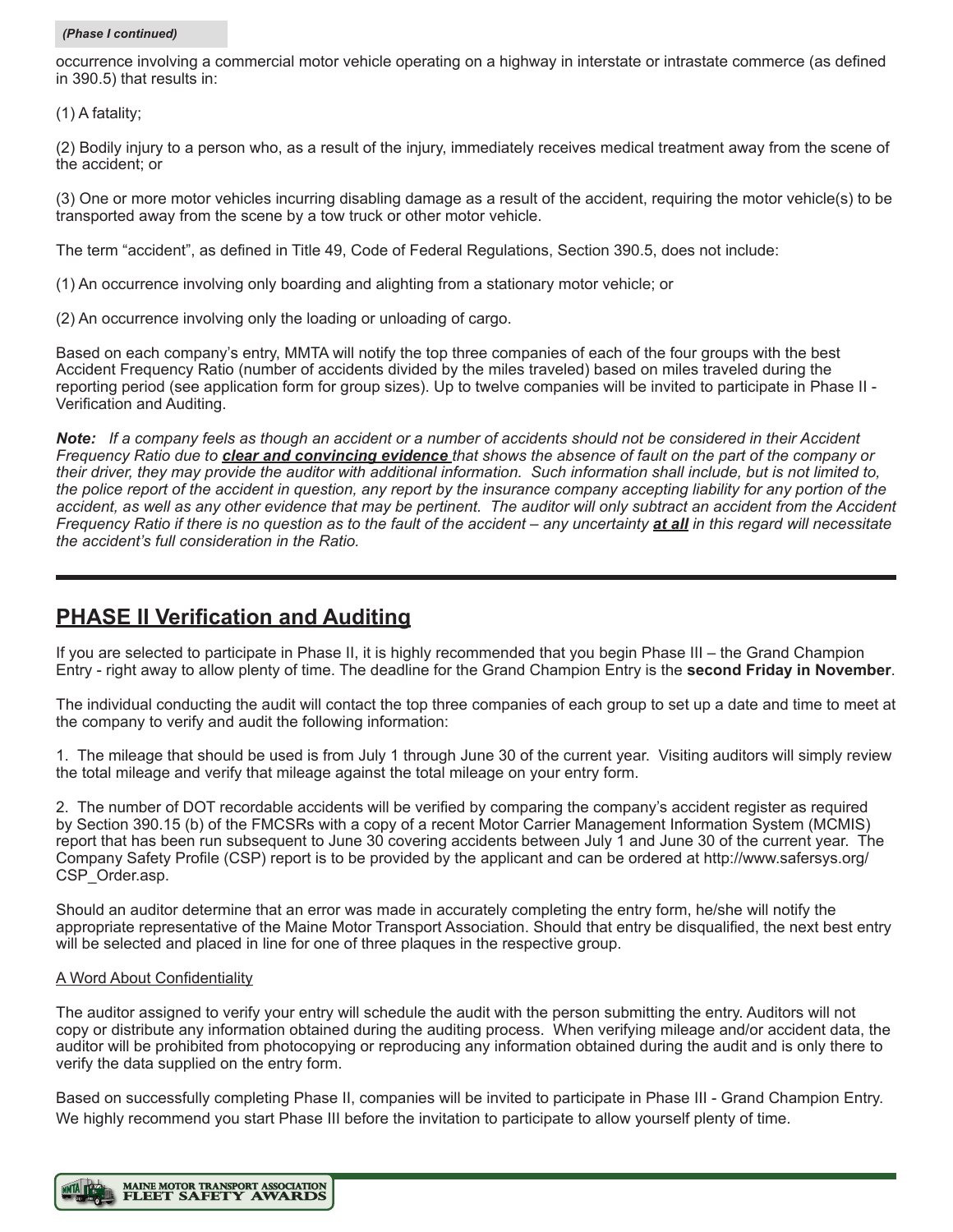## **PHASE III Grand Champion Entry**

## **Deadline: The Second Friday in November.**

The Grand Champion Award is the highest safety honor presented to a member of the Maine Motor Transport Association. Each year, MMTA will recognize two carriers judged to have the most outstanding safety record and safety program. **Carriers with annual mileage of 4 million miles or less will compete for one Grand Champion Award, while carriers with annual mileage over 4 million miles will compete for a separate Grand Champion Award.**

#### **How To Prepare Your Entry**

The phase III submission process is designed for the motor carrier to highlight information in each of the following areas, **in bullet format**. The only two sections that may be in narrative form are page 1 and page 8, the introductory statement and the summary.

Any entry not following these rules may be disqualified.

| COVEL Faye |  |  |
|------------|--|--|
|            |  |  |
|            |  |  |
|            |  |  |

- Cover Page a.) Company name
	- b.) Address
	- c.) Telephone number
	- d.) Email Address
	- e.) Name, signature and title of the person submitting the entry
	- f.) The entry must also contain the name, signature and title of company executive, president or owner with his or her verification that all information contained in the entry is true and correct to the best of his or her knowledge, information, and belief.
- Page 1 **Introductory statement describing motor carriers safety philosophy/culture (Narrative Form)**
- Page 2 **Hiring process (bullet list)**
- Page 3 **Drientation program (bullet list)**
- Page 4 In-service training for drivers, fleet and safety personnel (bullet list)
- Page 5 Process of supervising drivers (bullet list)
- Page 6 **Inspection and Maintenance of Fleet (bullet list)**
- Page 7 **Accident investigation process (bullet list)**
- Page 8 Summarize what sets your safety program apart from other motor carriers. (Narrative Form)

Judging will be based on thoroughness of programs and policies. Especially important are company efforts to exceed minimum state and federal safety requirements.

Return Grand Champion Entries To:

|                 | By E-mail (preferred): - OR - Maine Motor Transport Association |  |  |
|-----------------|-----------------------------------------------------------------|--|--|
| makala@mmta.com | Attn: Fleet Safety Award                                        |  |  |
|                 | PO Box 857 Augusta, ME 04332-0857                               |  |  |

**PLEASE NOTE: except for cover page, entries must have all references to the company and specific personnel redacted prior to submission to ensure anonymity with the impartial judges.**